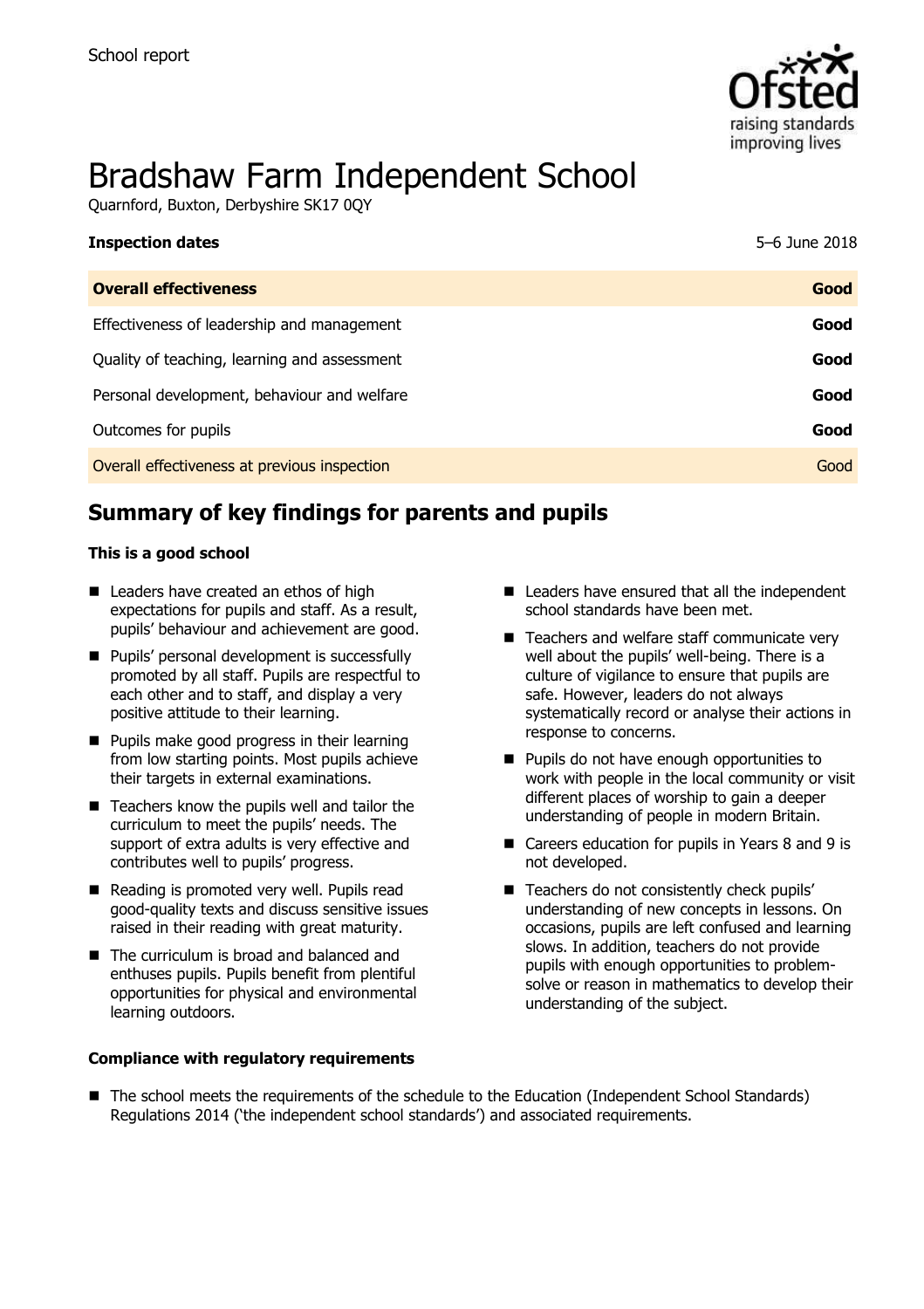

# **Full report**

### **What does the school need to do to improve further?**

- Improve the effectiveness of leadership and management by:
	- ensuring that behavioural and bullying incidents are recorded in a systematic way so that trends of pupils' behaviours can be identified more quickly and action taken to resolve issues promptly
	- fully recording the actions taken following safeguarding concerns so leaders can analyse if their actions taken have resolved the issues successfully
	- providing more opportunities for pupils to work with other people from the local community and to learn about people from different faiths through visits to different places of worship to develop pupils' knowledge and understanding of people in Britain.
- **IMPROVE pupils' careers education by:** 
	- ensuring that pupils in Years 8 and 9 have access to impartial careers guidance to raise their aspirations and inform their future curriculum choices to prepare for life after school.
- Improve teaching, learning and assessment by:
	- ensuring that teachers consistently check that pupils understand the concepts taught in lessons to enable pupils to achieve the learning outcomes
	- providing more opportunities for pupils to problem-solve and reason in mathematics to gain a deeper understanding of mathematical concepts.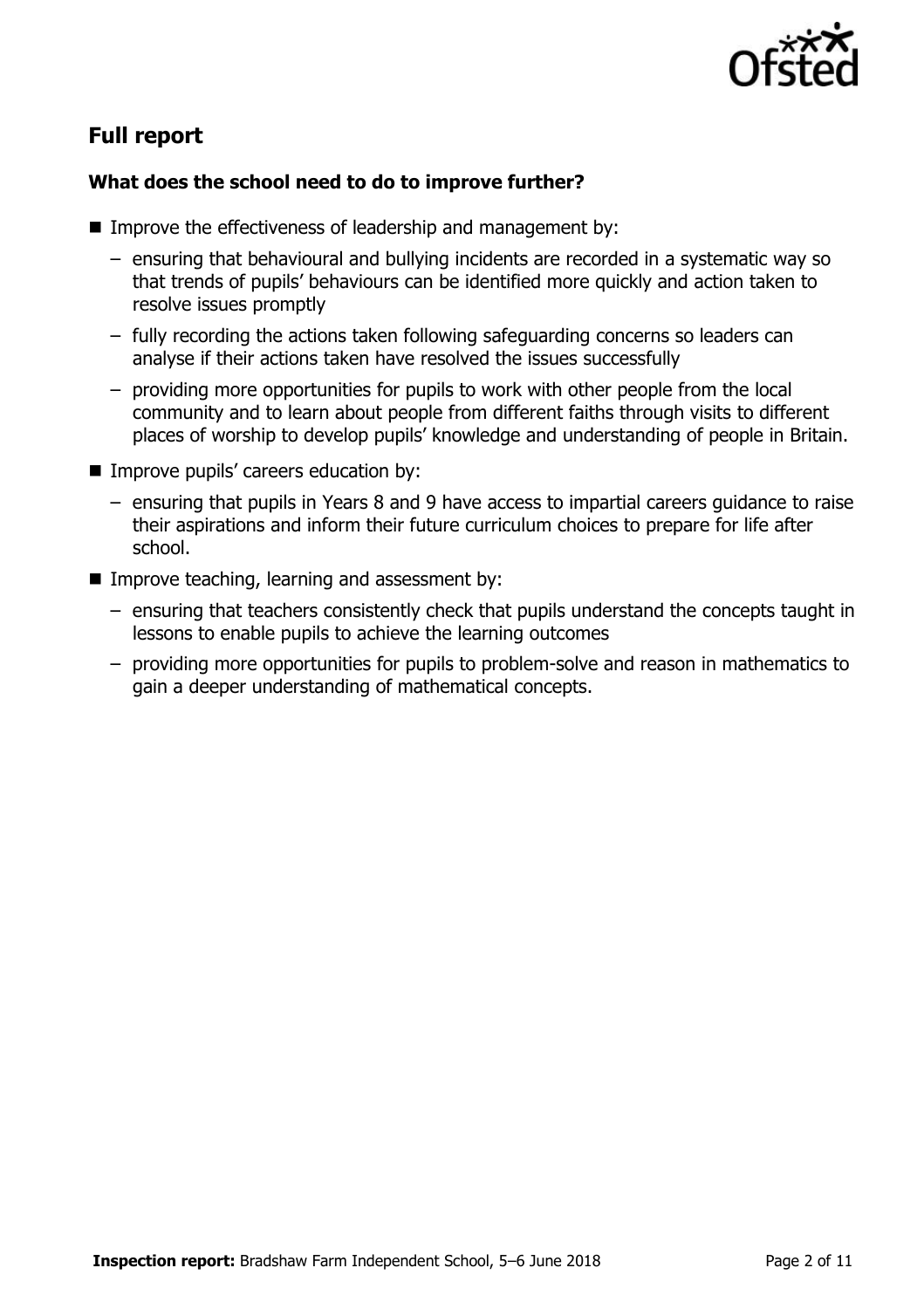

# **Inspection judgements**

#### **Effectiveness of leadership and management Good**

- The headteacher leads the school well. She has a good understanding of the school's strengths and is very perceptive about the weaknesses. She takes effective action in response to weaknesses, for example in the quality of teaching, and as a result, teaching has improved and is consistently good.
- The school has a positive, warm and caring ethos. Welfare and teaching staff work very effectively together and know the pupils well. Consequently, barriers to pupils' learning are quickly broken down and pupils make good progress and achieve good outcomes.
- The leader of teaching supports and monitors the quality of teaching effectively. She observes pupils in lessons regularly and provides accurate feedback to teachers to help them improve their practice. She also offers to teach alongside teachers and set up opportunities for teachers to observe each other to help them improve their practice. This has enabled teachers to improve their own performance and better support pupils' learning.
- The headteacher meets teachers regularly to discuss their performance. She works closely with the leader of teaching to ensure that staff are supported in their professional development and attend training courses to improve particular aspects of their teaching. If a teacher is at risk of underperformance, this is discussed and targets are set to ensure rapid improvement. The quality of teaching is good.
- The executive headteacher and headteacher are determined that all the pupils succeed. They expect all staff to have high expectations for pupils' personal and academic development. Staff are fully committed to the needs of the pupils and the school is a happy and successful place to learn.
- The curriculum is broad and balanced. Pupils are taught a full range of subjects and leaders have ensured that staff have the expertise to teach the subjects. Pupils have the opportunity to study for Entry Levels and towards GCSE examinations in the subjects of which they are capable. Pupils have many opportunities to participate in adventurous outdoor activities, such as bouldering, abseiling and orienteering. Pupils also work towards qualifications in climbing. These skills provide opportunities for pupils to work collaboratively, raise their own self-esteem and have an appreciation of the rural environment around the school.
- Teachers promote fundamental British values well. Pupils learn about the rule of law and visit the local courts to see how the criminal justice system works. During a citizenship lesson pupils studied how people can become radicalised and could explain how extreme views were wrong and did not promote tolerance of those of different faiths or beliefs.
- **Pupils' social and moral development is promoted well. Pupils responded well to a** statement about domestic violence in a citizenship lesson. They recognised different types of abuse and explained why all forms of abuse are wrong. Pupils' social skills have been supported through working in a local food bank in Leek. This has given them an understanding of the needs of some people in the community. Pupils have raised money for the homeless by baking cakes. As the school is small and isolated, leaders recognise that pupils would benefit from more opportunities to work with people in the community to improve their social skills further.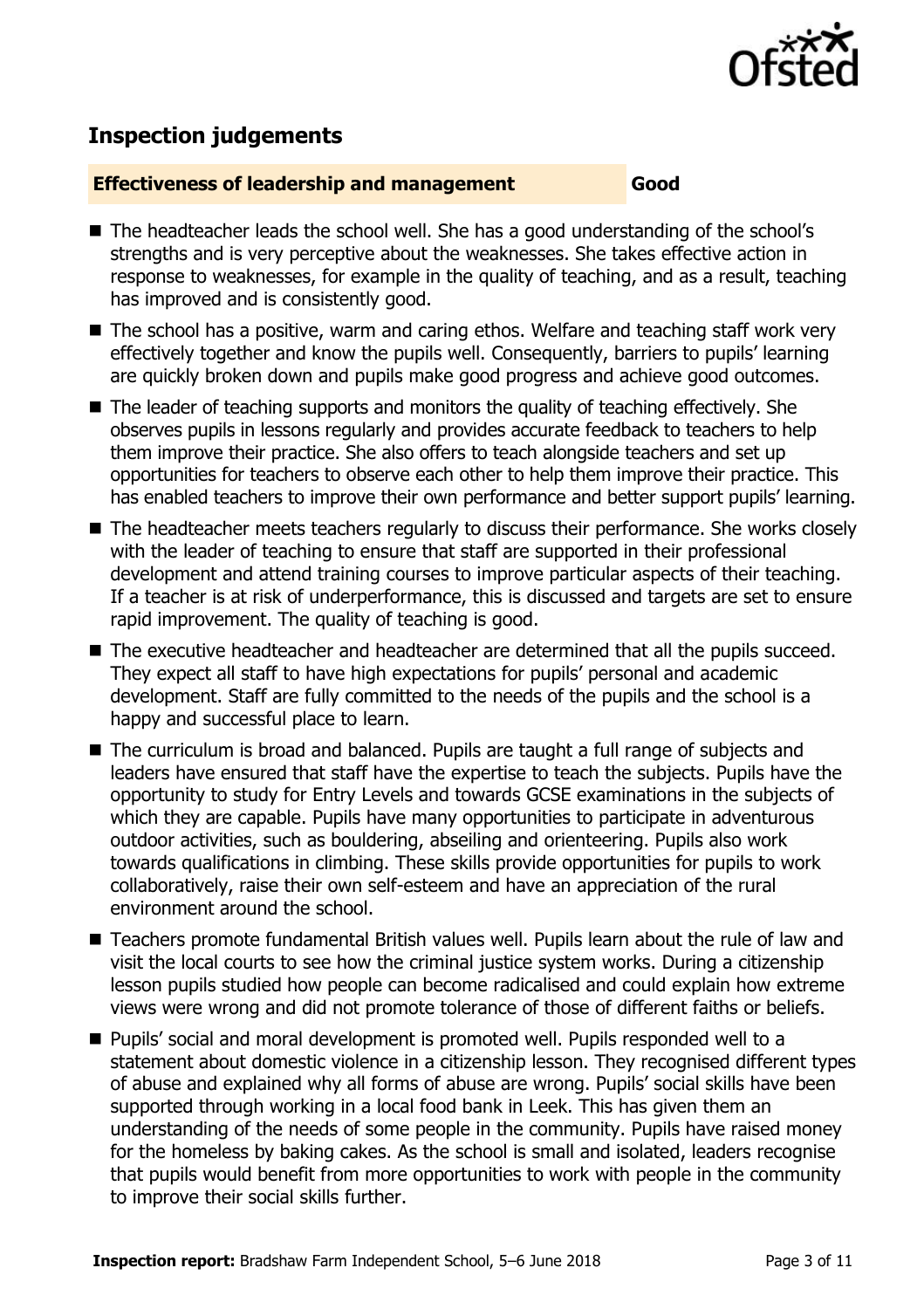

■ Pupils' cultural development is supported through 'cultural days' at the school. They have studied the geography of South-east Asia, the religions that people follow and the foods originating on that continent. When pupils studied Mexico, they looked at the impact of gangs living in parts of the community. Pupils' knowledge and understanding of cultures around the world is developed well. However, pupils have not had enough first-hand experiences of visiting different places of worship to gain a deeper understanding of other peoples' religions in Britain. This was a development point following the previous inspection which leaders have not actioned.

#### **Governance**

- The proprietor has a deep understanding of the needs of vulnerable pupils who have social, emotional and mental health needs. He is committed to meeting pupils' emotional needs to enable the pupils to thrive. The proprietor has established a management structure to enable professionals to work together and to be held to account. This structure enables the executive headteacher to supervise the work of the headteacher, care manager and the school's psychotherapist. This ensures close working relationships between the different professionals.
- The proprietor holds the executive headteacher to account on a monthly basis for the welfare and academic progress of pupils. He ensures that the pupils' progress towards meeting the outcomes in the pupils' care plans and personal education plans are the focus for those meetings. He checks the actions taken by leaders for pupils who are at risk of underachieving to ensure that everything has been implemented to enable pupils to make progress.
- The proprietor ensures that external consultants and local authorities are asked to qualityassure the work of the school to validate the school's self-evaluation. Actions detailed by external consultants are incorporated into the school improvement plan to improve the school further.
- The proprietor has ensured that all the independent school standards have been met.

### **Safeguarding**

- The arrangements for safeguarding are effective.
- The staff are highly vigilant about the pupils' emotional and mental health and well-being. The psychotherapist works closely with pupils and staff to assess pupils' needs and identify strategies for pupils to use to improve their mental health well-being. The psychotherapist regularly meets staff to check the pupils' progress and to provide training. The progress that pupils make is closely tracked to see if the therapy is making a positive difference. Pupils make good progress; however, this may fluctuate at times depending on changes to pupils' personal circumstances.
- Leaders have ensured that safeguarding is prominent on the curriculum to help keep pupils safe. Last month pupils learned about the dangers of child sexual exploitation. Pupils studied how people can be befriended on the internet and how children can be groomed. The school has a firewall in place to prevent pupils from accessing inappropriate material on the internet. Furthermore, pupils do not have unsupervised access to the internet, nor are they allowed a mobile phone.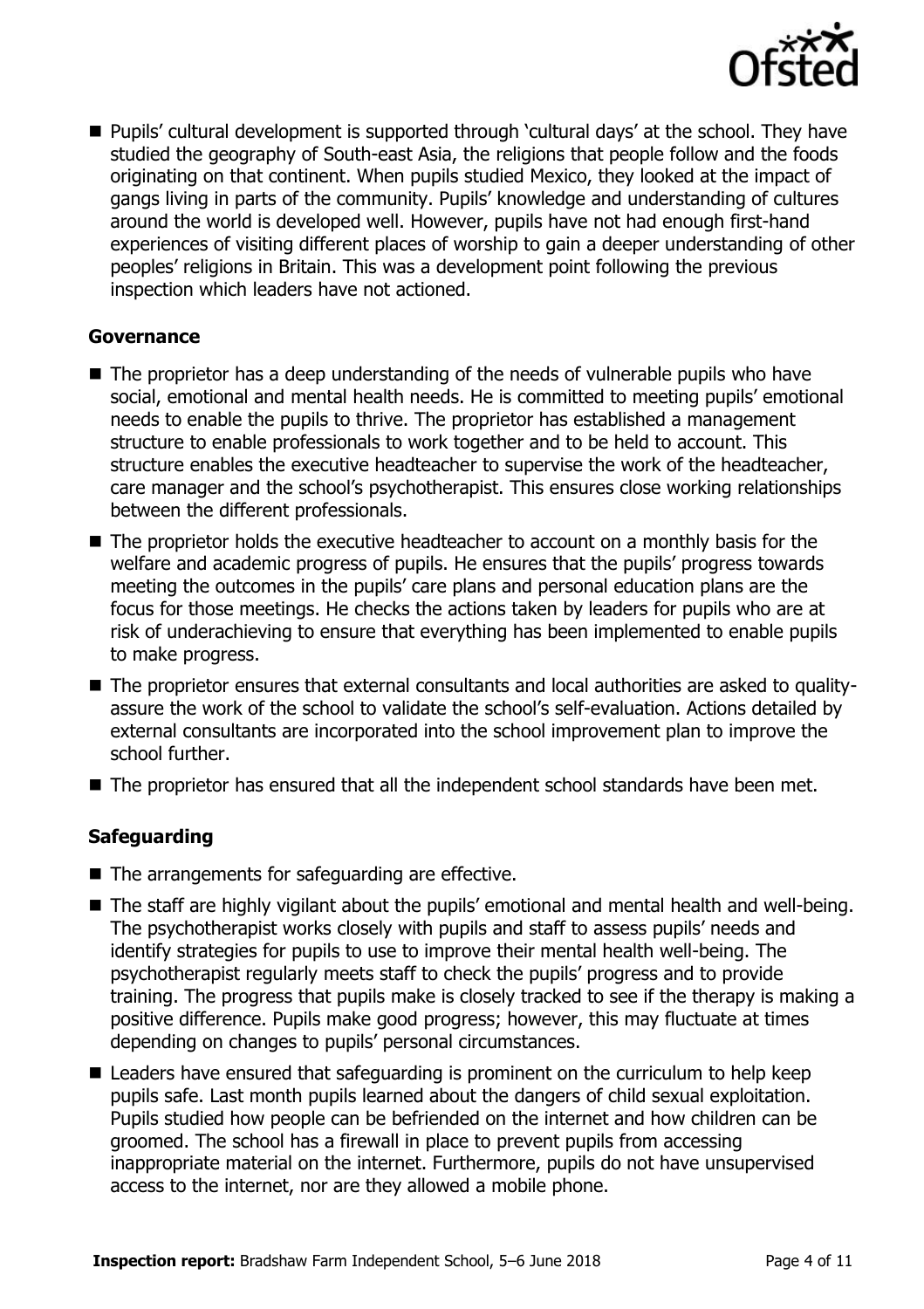

- The staff receive regular training about safeguarding. They have recently studied how children can be involved in gangs distributing drugs across the country. Staff know to report any concerns to designated senior leaders for safeguarding, and know how to escalate their concerns if they feel school leaders are not acting on their concerns appropriately.
- The school's system for recording incidents involving physical restraint are secure. Staff record in detail about the events leading up to the restraint and what happened during the restraint. Pupils are also asked for their views of an incident involving restraint. There has only been one physical restraint in the school over the last two years. Staff are very skilled at diffusing potential conflicts.
- Leaders have ensured that all the required checks have been completed on staff during the recruitment process. All checks are recorded on the school's single central record.
- The school's system for recording all behaviour and bullying incidents is not systematic and can be found in various documents. Furthermore, the leaders' actions following safeguarding incidents are not always fully recorded. This means that staff cannot identify patterns of behaviour easily or quickly to try to reduce incidents of poor behaviour even further. Furthermore, staff cannot fully analyse their actions in response to concerns to check if they have been successful.

### **Quality of teaching, learning and assessment Good**

- Teachers plan lessons which motivate the pupils to learn. Pupils have learned how newspaper editors use puns and alliteration to create headlines. This was new learning for the pupils. Pupils are able to match puns to real headlines to demonstrate their understanding.
- In science, teachers ensure that pupils have the opportunity to conduct investigations as well as learning about famous scientists. Teachers successfully use pupils' prior learning to extend their knowledge and understanding. Pupils have recently learned about acids and alkalis and then used this knowledge to identify chemical reactions as they made bath bombs.
- The teaching assistant provides excellent support in class. He quickly identifies when pupils need extra support or concepts clarifying to support pupils' learning. In mathematics he supported pupils well to read scales and identify the missing numbers.
- All staff have good relationships with the pupils. They quickly identify in lessons when pupils lose focus and become disengaged. Teachers are calm with pupils, ask about the problem and support pupils to overcome any issues. As a result, very little learning time is lost and learning is not disrupted for other pupils.
- In German, pupils learn basic vocabulary to introduce themselves. Pupils who were initially reluctant to learn a new language are now positive and remembering key words and phrases.
- Teachers do not consistently check that pupils have a secure understanding of concepts taught within lessons. Consequently, some pupils are left confused. This is sometimes resolved by the prompt action of the teaching assistant to support pupils. However, there are still occasions when pupils require extra clarification of concepts from teachers to increase their understanding.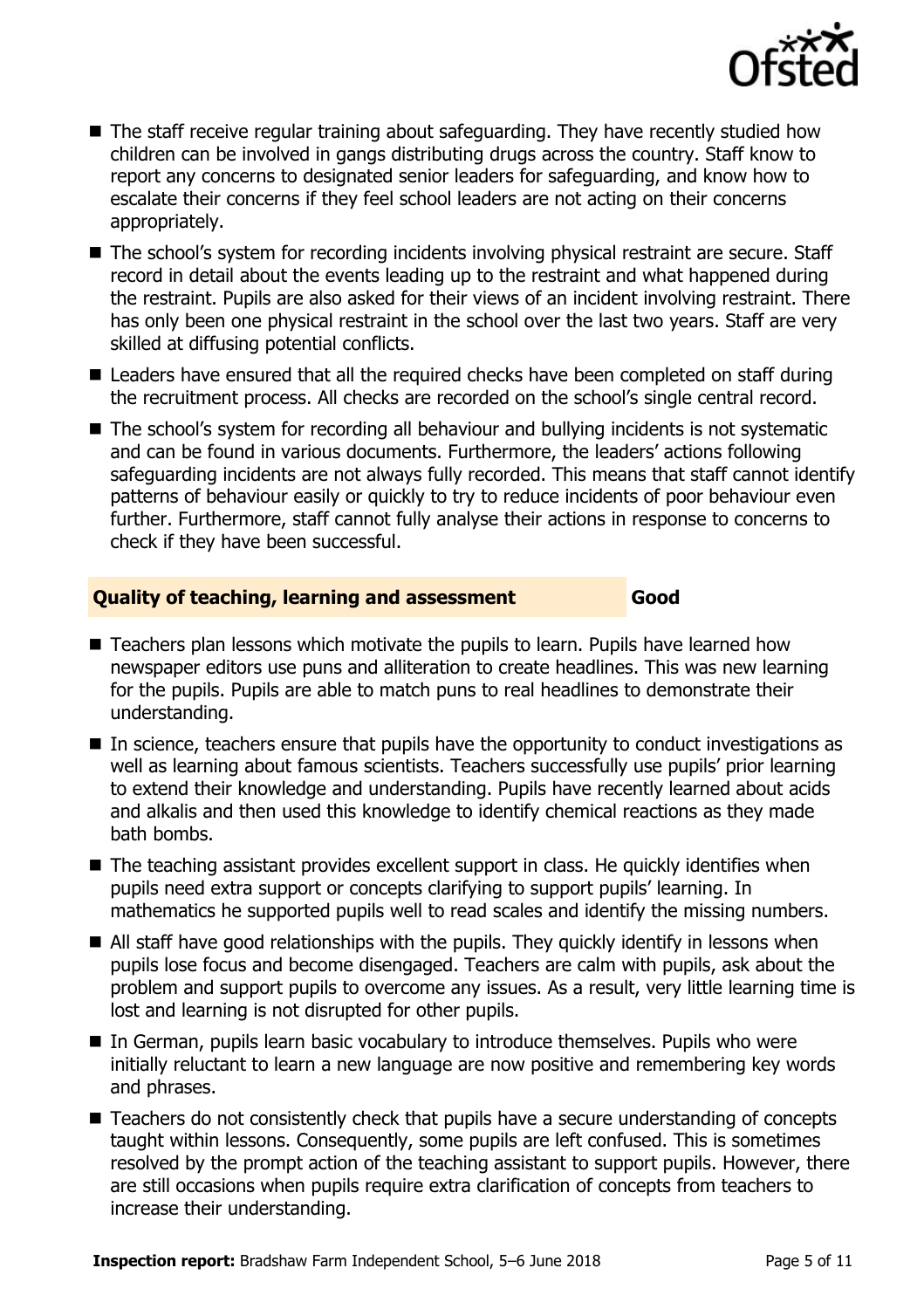

■ In mathematics, pupils study a range of topics and learn how to use the four rules of number. However, pupils do not have enough opportunities to reason and problem-solve to increase their mathematical understanding.

#### **Personal development, behaviour and welfare Good**

#### **Personal development and welfare**

- The school's work to promote pupils' personal development and welfare is good.
- Pupils demonstrate high levels of respect to staff and to each other. They follow teachers' instructions and ask for help when needed. Pupils show enthusiasm for learning and maintain their levels of concentration through the day. As a result of their positive attitude to learning, pupils make good progress.
- **Pupils are developing their social skills through taking part in a 'come dine with me'** competition. Pupils are working with staff to cook a dinner for other pupils and staff and are scored by the diners for their efforts. This is creating excitement among the pupils and staff and promoting positive relationships.
- **Pupils present their work to a high standard in all books. Pupils' handwriting is consistent** and legible.
- **Pupils demonstrate great maturity when discussing sensitive issues. During their class** reading, pupils discussed thoughtfully the issue of racism and the effect it was having on the main character in the book.
- During a recent project based on sexuality, pupils became aware of differences related to gender and the need to respect everyone for the choices they make. Pupils are tolerant of each other and show respect to people who are different from themselves.
- In personal, social and health education pupils are taught about self-esteem and how if they like themselves, they are more likely to make the right choices. Pupils who have been at the school for a while show good improvement in their self-worth and communicate better with each other and with staff. This creates a positive climate for learning.
- **Pupils have learned about cyber bullying and know how to report their concerns on the** internet.
- Pupils in Years 10 and 11 attend the Skills Show at the National Exhibition Centre. Staff discuss the visit with pupils to check that they have understood the possible career pathways available to them. Pupils have the opportunities to go on work experience in Year 10. Pupils receive impartial careers advice from an external company about academic and vocational courses. Staff take pupils to open days at colleges to help pupils decide if the college is right for them. However, younger pupils in Years 8 and 9 do not receive impartial careers advice to help them know which subjects or courses they may want to study to further their aspirations.

### **Behaviour**

- The behaviour of pupils is good.
- The school is a calm environment where pupils learn and make good progress. The very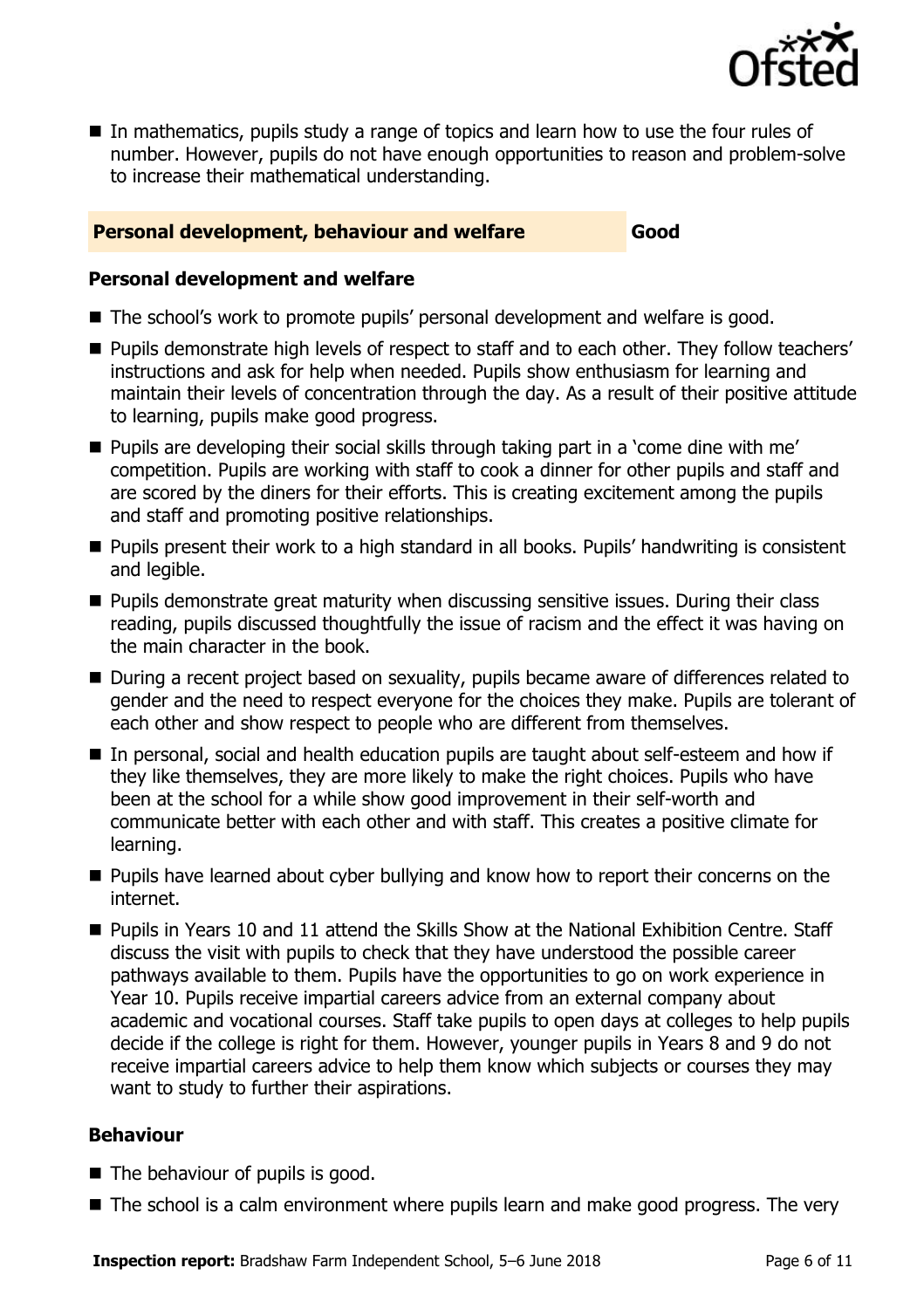

strong relationships between staff and pupils promote good conduct throughout the school day. At lunchtime pupils enjoy playing football with staff and this provides a suitable opportunity for pupils to relax before the afternoon lessons. Pupils are equally focused in the afternoons as they are in the mornings to ensure that learning takes place through the day.

- **Pupils use and share resources appropriately in the classroom. They listen to each others'** views and show good respect to all adults.
- **Pupils' self-discipline to maintain their positive behaviour improves over time at the** school. Pupils have behaviour targets and earn points for good behaviour in each lesson. They are motivated to behave well through a range of rewards, including selecting places for school visits. For example, pupils have enjoyed a visit to a waterpark.
- **Pupils' attendance has improved and is now good for all pupils. When pupils first start the** school they may have missed a lot of education and absenteeism can still be an issue. However, staff work well with pupils and as a result, their attendance improves rapidly.

#### **Outcomes for pupils Good**

- **Pupils' reading is promoted well. Pupils study good quality texts, for example Gangsta Rap** by Benjamin Zephaniah. They read for sustained periods of time and can answer questions about the texts thoughtfully. Pupils read aloud accurately and fluently.
- **Pupils are making good progress from their starting points. After initial assessments,** teachers set targets for pupils to achieve, and leaders regularly check on the pupils' progress. Pupils make slightly better progress in English than in mathematics over time. Pupils have studied for Entry Level awards in both subjects and most have achieved their targets.
- Pupils' writing is developed well. They have the opportunity to write both fiction and nonfiction pieces. Pupils are able to structure their writing and communicate clearly to the reader.
- Most pupils are well prepared for their next stage of education, employment or training. Pupils have transferred to college or have secured apprenticeships when they have left the school. A small minority of pupils have left school with no education, employment or training in place.
- In art, pupils have analysed and designed good-quality African masks. Pupils have researched the use of colours on the masks and their significance to the design. Pupils have made an initial design and then made improvements. Pupils take great care with their designs and present their work neatly.
- $\blacksquare$  In outdoor activities pupils learn how to use the global positioning system (GPS) to locate geocaches in the environment. Pupils also successfully learn how to attach a harness and rope for climbing activities.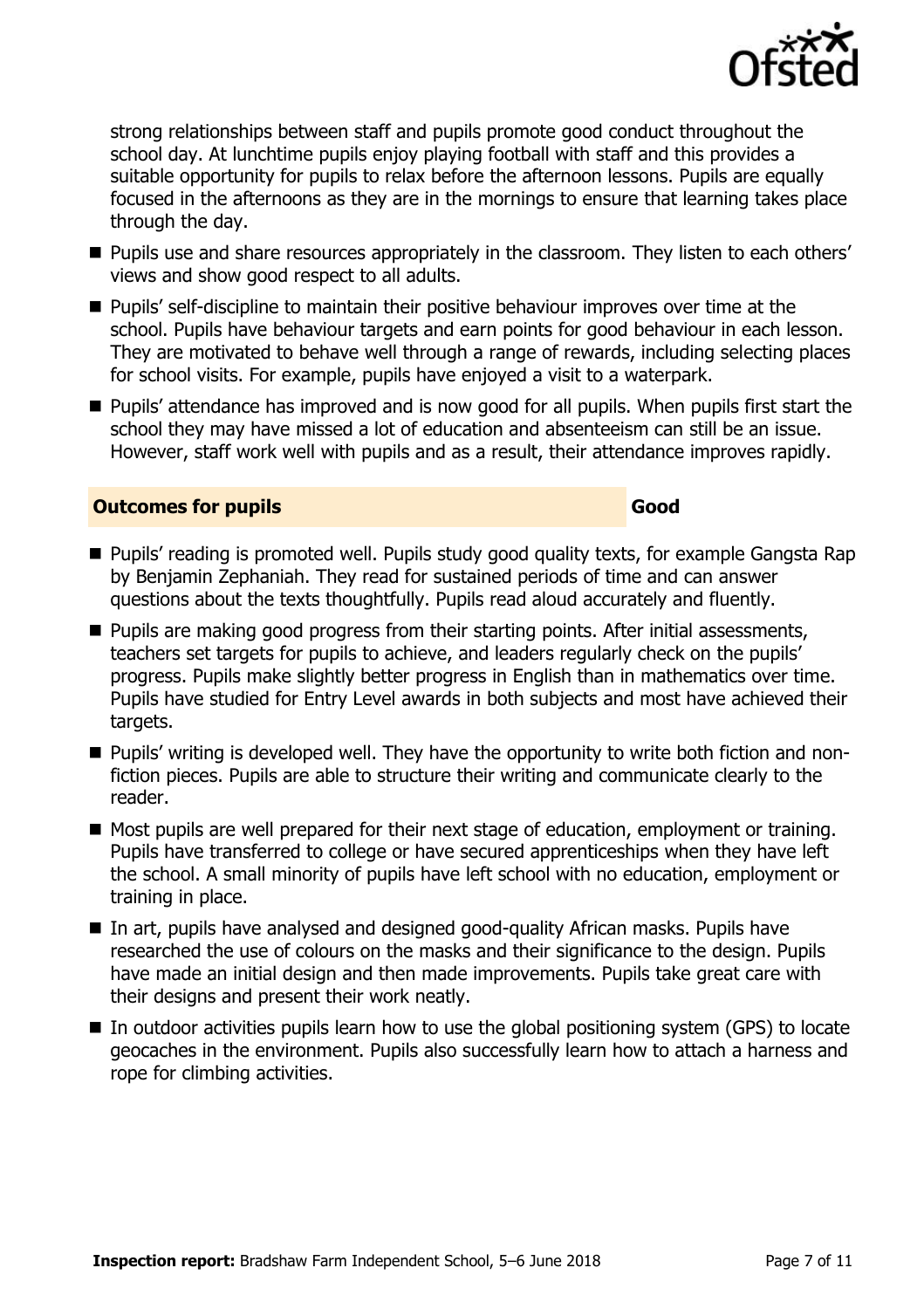

# **School details**

| Unique reference number  | 136167   |
|--------------------------|----------|
| DfE registration number  | 830/6037 |
| <b>Inspection number</b> | 10039188 |

This inspection was carried out under section 109(1) and (2) of the Education and Skills Act 2008, the purpose of which is to advise the Secretary of State for Education about the school's suitability for continued registration as an independent school.

| Type of school                      | Other independent special school |
|-------------------------------------|----------------------------------|
| School category                     | Independent school               |
| Age range of pupils                 | 11 to 16                         |
| Gender of pupils                    | Mixed                            |
| Number of pupils on the school roll | 4                                |
| Number of part-time pupils          | $\mathbf 0$                      |
| Proprietor                          | Care Today                       |
| <b>Executive Headteacher</b>        | <b>Matt Wilson</b>               |
| <b>Headteacher</b>                  | Stephanie Baker                  |
| Annual fees (day pupils)            | £177,000                         |
| Telephone number                    | 01298 24286                      |
| Website                             | www.roachesschool.net            |
| <b>Email address</b>                | stephb@roachesschool.net         |
| Date of previous inspection         | $1-3$ October 2014               |

### **Information about this school**

- This is an independent special school for pupils who have experienced social, emotional and mental health difficulties.
- Although the school caters for boys and girls, the school currently has all boys.
- The school is operated under the proprietorship of Care Today Children's Service. It is one group of five schools, owned by Care Today, which share management and staffing arrangements.
- The school provides full-time education for pupils aged between 11 to 16 years. Pupils are placed at the school by local authorities.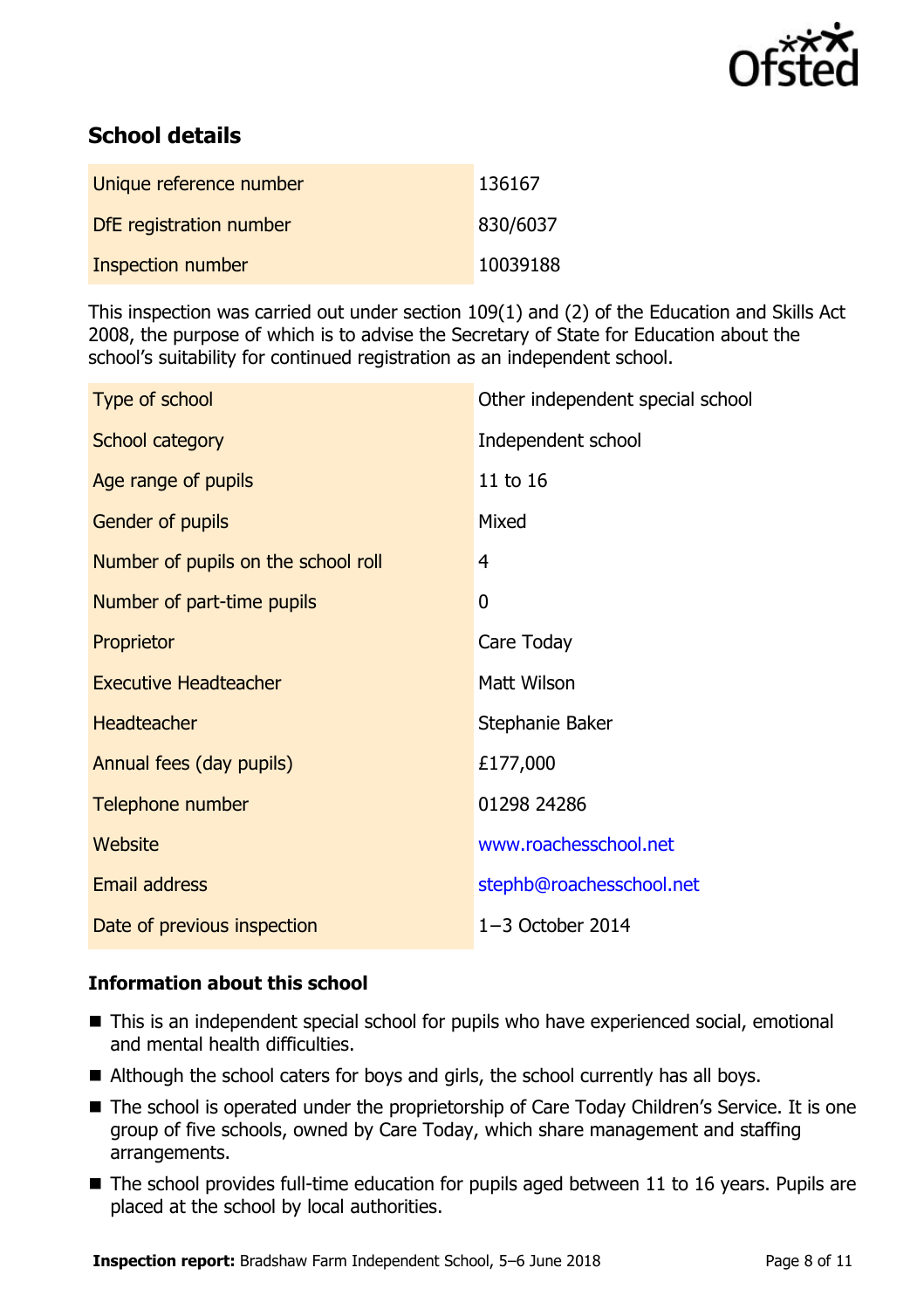

- The school aims to provide a nurturing environment to raise pupils' self-esteem and enable them to reach their academic potential. The school uses the rural environment to enable pupils to participate in a range of outdoor activities.
- One pupil has an education, health and care plan.
- The school was last inspected in October 2014.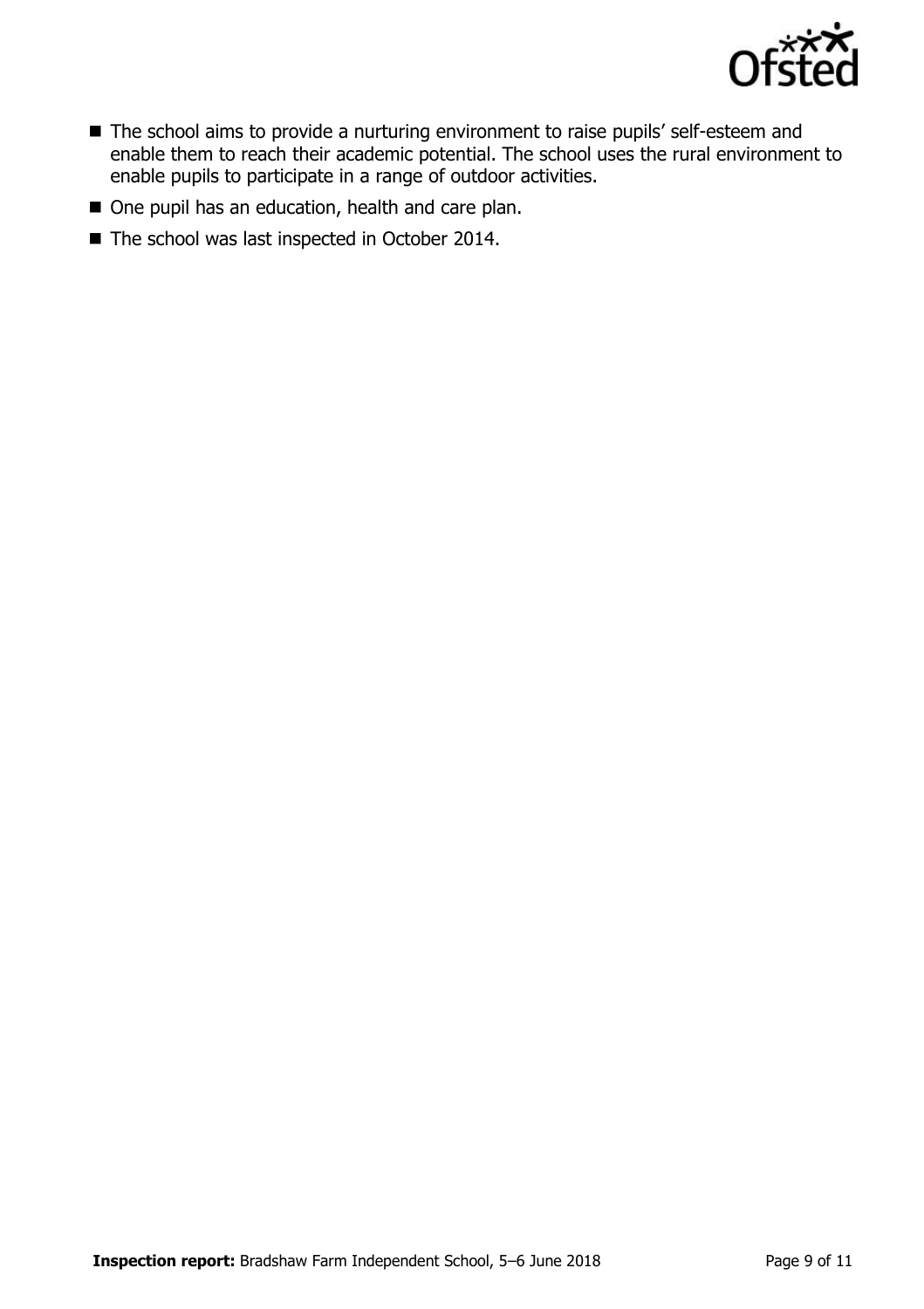

# **Information about this inspection**

- The lead inspector met with the headteacher, executive headteacher, the leader for teaching and learning, members of the teaching staff and the school's psychotherapist. He held a telephone call with the proprietor.
- The inspector observed learning in five lessons alongside the leader for teaching. He observed the feedback provided to teachers by the leader of teaching. He also observed pupils at lunchtime and heard pupils read.
- The inspector scrutinised pupils' work, analysed the school's tracking information and reviewed the pupil destination data. He reviewed a range of documents related to safeguarding. He also reviewed curriculum documentation, teachers' planning, the school's self-evaluation, the school improvement plan and information related to the supervision of teachers.

#### **Inspection team**

Martin Finch, lead inspector **Her Majesty's Inspector**